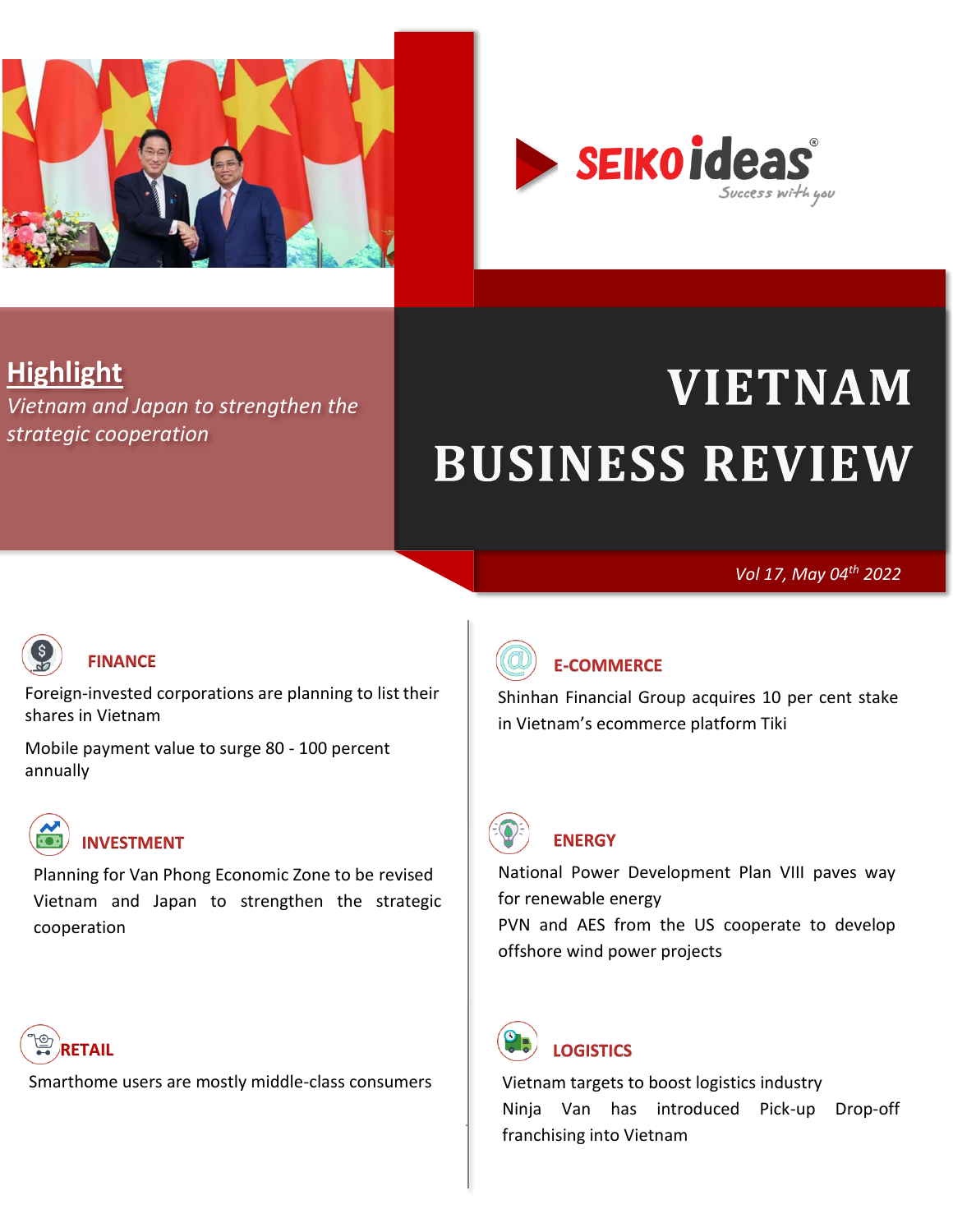

## <span id="page-1-0"></span>**FINANCE**

## <span id="page-1-1"></span>**Foreign-invested corporations are planning to list their shares in Vietnam**

Some major foreign-invested corporations are making strides towards Vietnam-based listings as part of their global growth strategies, despite the country's restricted legal access for those entities.



Thai food giant Charoen Pokphand Foods (CP) has greenlit its Vietnam subsidiary's plans to list its shares on the Ho Chi Minh Stock Exchange (HSX) in a fresh document submitted to the Stock Exchange of Thailand.

The decision was made at CP's board meeting last week. In case the approval is granted by relevant authorities, C.P. Vietnam would proceed to file an application for listing on the HSX. CP directly holds 29.18 per cent shares of C.P. Vietnam. The remaining 70.82 per cent stakes are indirectly held by CP through its subsidiary CP Pokphand (CPP), which is currently listed on the Hong Kong Stock Exchange. Thai analyst Suttatip Peerasub told Business Times that she expects C.P. Vietnam's upcoming initial public offering (IPO) could unlock the vast potential of the Vietnamese unit, as well as the CP Group as a whole. C.P. Vietnam gets around 70 per cent of its revenues from processed and fresh pork and chicken products. It built its first processing plant in Vietnam in 1993 and now has nine plants across the nation.

After nearly 30 years in Vietnam, C.P. Vietnam is among the largest foreign-invested enterprises (FIEs) and dominates the domestic livestock market. In 2020, C.P. Vietnam's revenue was nearly \$3.5 billion, while net profit was \$822 million. These impressive figures illustrate the Thai giant's leading position in Vietnam, far exceeding other domestic competitors such as Dabaco. The IPO will give C.P. Vietnam more room to tap into public funds and further grow, according to industry experts.

Another major FIE, Japanese retail giant AEON Group, also unveiled its ambition to file for an IPO in Vietnam last November. AEON has ramped up its presence in Vietnam since 2014 and has spent a total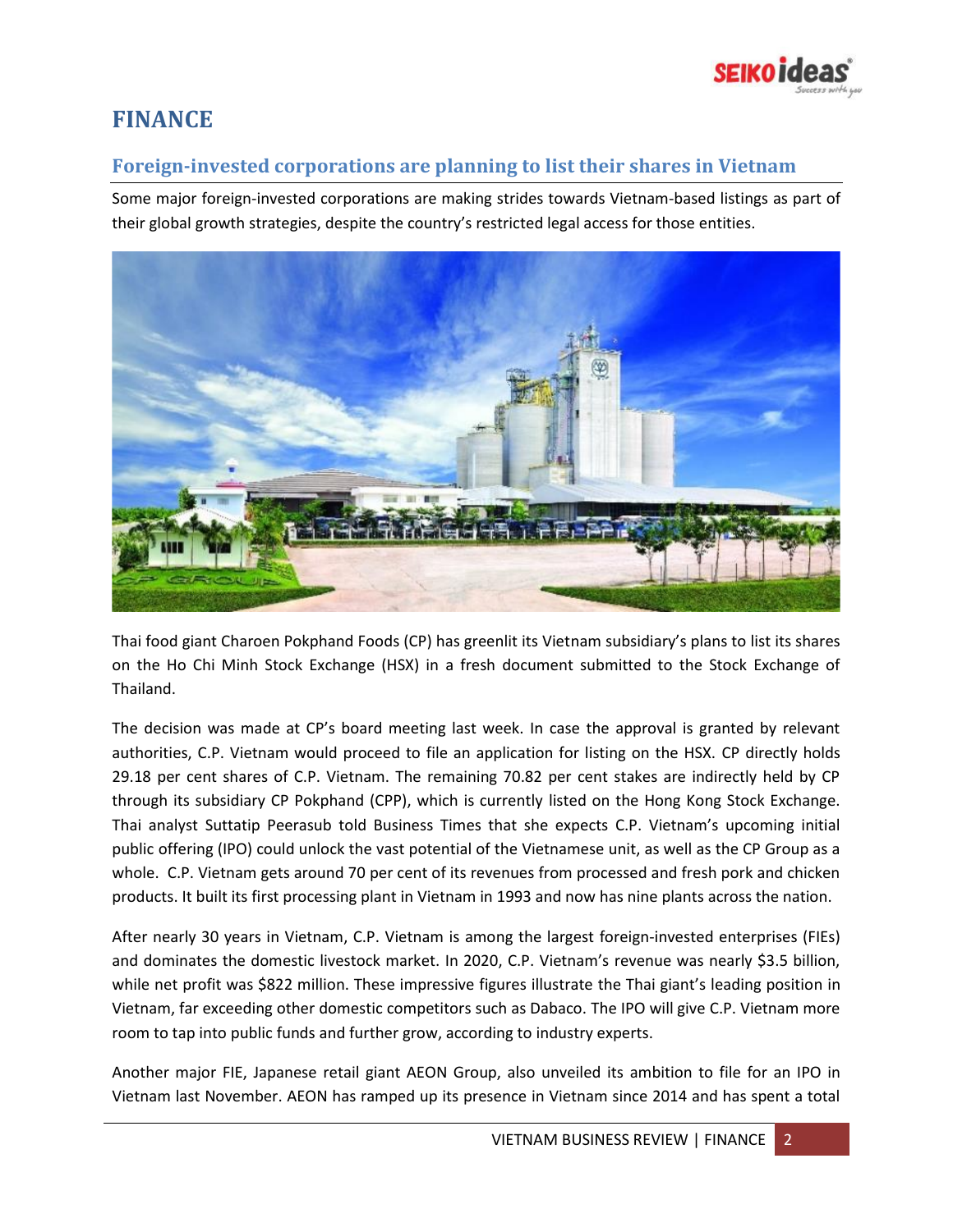

of \$1.18 billion in the country. Furusawa Yasuyuki, general director of AEON Vietnam, told VIR, "AEON Group considers Vietnam as the biggest key market after Japan to develop business activities and will take advantage of developing here in the future for expansion and growth. This is in line with AEON Group's medium and long-term approach, with a vision to 2025." He also further mentioned that being listed on the Vietnamese stock market is one of AEON's long-term goals since the special emphasis is on empowering the Vietnamese market to prosper. In 2022, this plan has not yet been realised, and it will not be until then. AEON is now in the preparation stage to ensure full compliance with the Vietnamese legal framework. Given the market's scarcity of listed FIEs, Yasuyuki and his team would need to work closely with the management agency to successfully execute this strategic plan.

"We do not regard this initiative as just a means of raising funds; rather, we seek to establish AEON as a truly Vietnamese firm that serves the Vietnamese market and address daily demands of its citizens," Yasuyuki said. "At that point, AEON will assume the duties and liabilities that come with being a domestic corporation, which means a great deal to us." By April 20, an estimated \$424.59 billion in the total capital were registered into 34,891 active foreign-invested projects in Vietnam, as reported by the Foreign Investment Agency under the Ministry of Planning and Investment. According to the State Securities Commission (SSC), there are 11 FIEs converting their structures from limited liability companies to JSCs and listing on domestic bourses, including Electric Wire and Cable JSC, Chang Yih Ceramic JSC, Interfood Shareholding Company, Full Power JSC, and Tung Kuang Industrial JSC, among others.

There are only eight FIEs which have been listed so far, and three have had their listings cancelled owing to their bleak operations. A study issued at the end of last year by the SSC revealed that seven out of 10 FIEs listed and registered for regular transactions had generated profits over the course of 2016-2019, while the rest recorded losses. "FIEs only account for 0.3 per cent of the total publicly-listed entities' capitalisation – just a tiny fraction of the total market value." the SSC noted. "Furthermore, there has been no divestiture of FIEs' founders, owners, and foreign investors yet. Eight out of 10 listed FIEs have seen an influx of foreign ownership after their listing, whereas only two FIEs have witnessed a reduction."

For instance, Royal International Group is still a loss-making company. According to its latest financial report, the company's pre-tax loss in 2021 reached \$4.48 million, the third year in a row. For 2022, the company predicts losses of around \$1.58 million. Nguyen Thanh Ha, managing partner of SBLAW believed that one of the rigid requirements for companies listed on HSX is to disclose the accurate amount of debts as a step towards enhancing transparency, particularly for FIEs at risk of exploiting legal loopholes in tax policies.

"Becoming public entities could further boost FIEs' financial reports while minimising transfer-induced risks and tax evasion and attracting foreign indirect investment," he emphasised. "Competent state institutions should consider promulgating specific regulations linked to the requirements and procedures for FIEs to be publicly traded on the stock market." VIR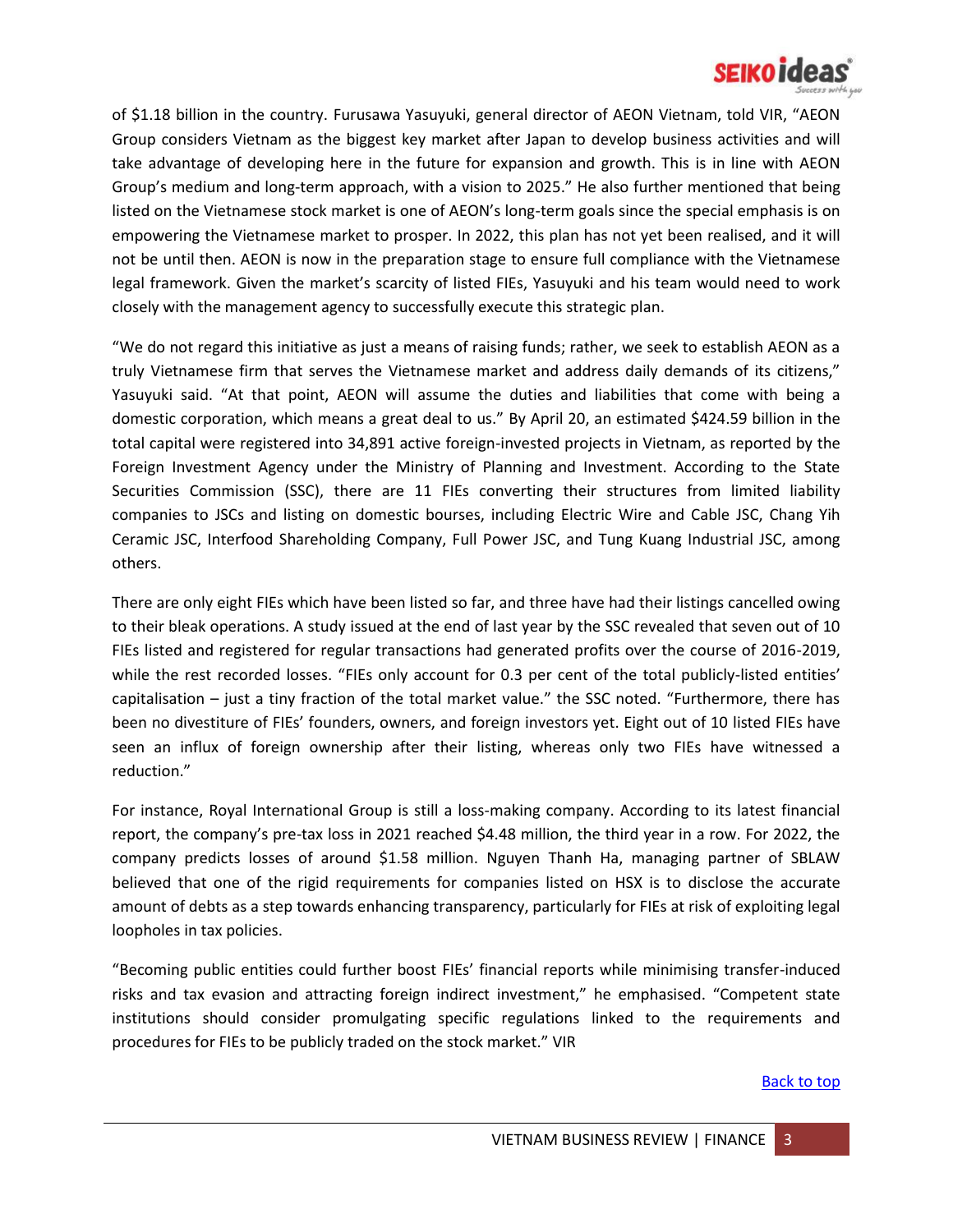

#### <span id="page-3-0"></span>**Mobile payment value to surge 80 - 100 percent annually**

The banking sector hopes that by 2025, the volume of mobile payment transactions will grow by 50 - 80 percent while transaction value will surge 80 - 100 percent annually.



Among the other targets for 2025, Vietnam aims for at least 80 percent of the population aged 15 and above to have bank accounts, the number of internet payments increasing 35 - 40 percent annually, and the rate of individuals and organisations using cashless payments reaching 40 percent, according to Le Van Tuyen, Deputy Director of the State Bank of Vietnam's Payment Department.

He said cashless payment methods, typically contactless card, QR code payment, online payment for digital and e-commerce services, and mobile banking, are becoming increasingly popular in Vietnam, especially among young people.

There is now a strong shift to electronic payment methods replacing cash, which is also a target of the plan for cashless payment development in Vietnam from 2021 - 2025, Tuyen noted.

Nguyen Quang Minh, Deputy General Director of the National Payment Corporation of Vietnam (NAPAS), said the firm always holds reserves equivalent to 50 percent of its capacity to ensure smooth cashless payments. Even during peak periods, the number of transactions account for just over 40 percent of its system's designed capacity.

It has also continually developed new products and services to meet market demands, he went on, noting that it launched a set of domestic chip cards, from debit card, prepaid card to credit card, which are intended to support the central bank's plan to switch from magnetic strips to chip cards.

To help promote cashless payments in public services, NAPAS has also connected payment infrastructure between 45 localities and 15 ministries, departments and agencies that provide public services in order to supply online payment services for five groups of public services on the National Public Service Portal, namely paying social insurance premiums, real estate taxes, traffic violation fines, court fees, and other fees and charges, he added. VNA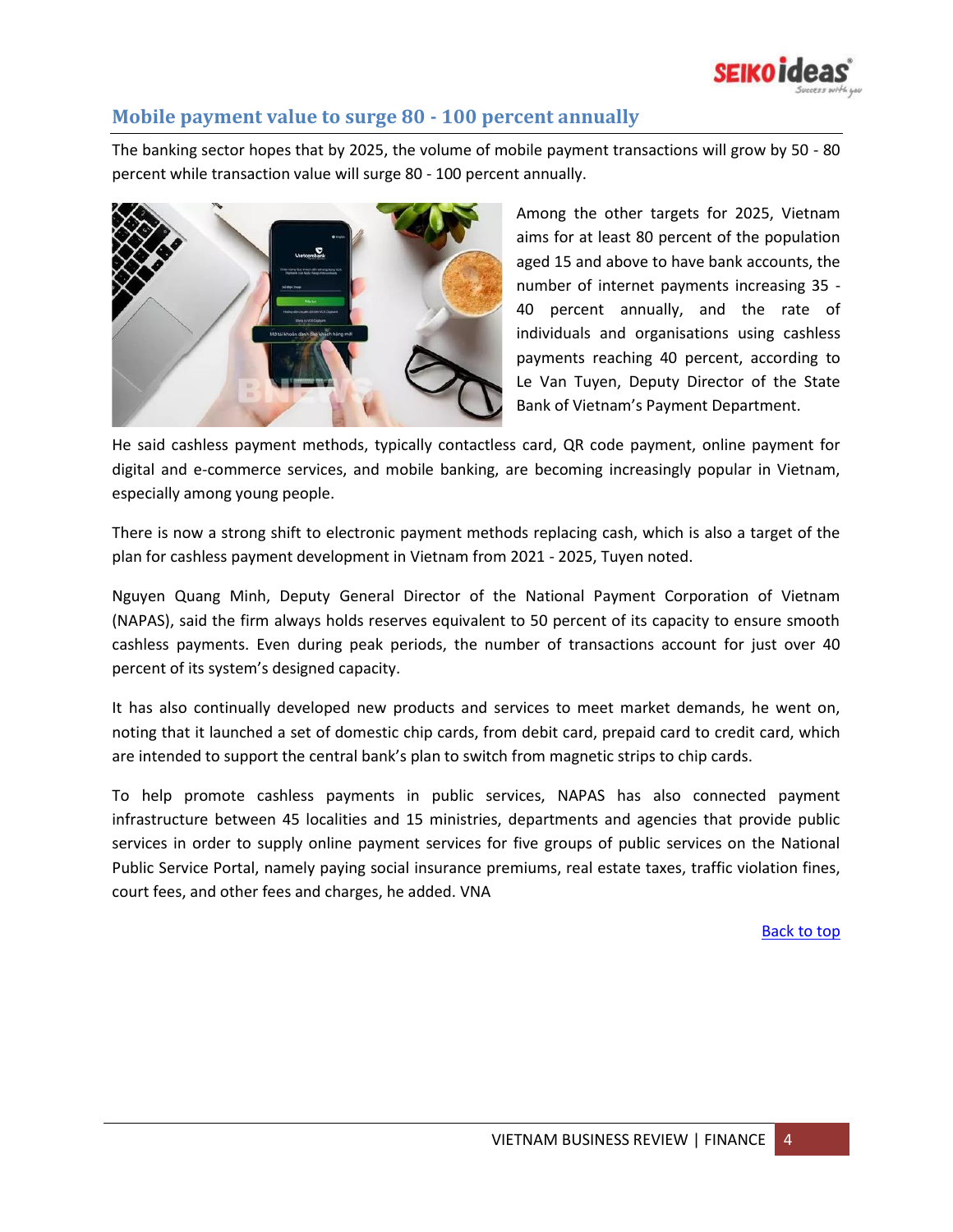

# <span id="page-4-0"></span>**E-COMMERCE**

## **Shinhan Financial Group acquires 10 per cent stake in Vietnam's ecommerce platform Tiki**

With Tiki as its first strategic partner in Vietnam, Shinhan Financial Group from South Korea is looking to develop its digital capabilities beyond financial services.



Shinhan Financial Group acquires 10 per cent stake in Vietnam's ecommerce platform Tiki

Shinhan Financial Group – South Korea's secondlargest banking behemoth – said on May 2 that it has agreed to acquire a 10 per cent interest in Vietnam's e-commerce player Tiki, making it the company's third-largest stakeholder. The deal fee remains unknown, according to Kedglobal.

Shinhan Bank, which is the largest foreign lender in

Vietnam in terms of assets, will acquire a 7 per cent share in Tiki. Its affiliate Shinhan Card will be in charge of the remaining 3 per cent.

Shinhan Vietnam recently announced its summary audited financial statement for 2021, which showed a pre-tax profit of around \$137 million, an increase of 3 per cent over the previous year.

Tiki, a popular e-commerce platform in Vietnam, has amassed more than 20 million consumers and provides rapid delivery services for anything from groceries to insurance goods. Last year, life insurer AIA Vietnam became Tiki's exclusive insurance partner.

In a statement, Shinhan said, "By forming a strategic alliance with Tiki, Shinhan will diversify its customer base, upgrade credit evaluation systems based on non-financial information, and cope better with the digital environment. Based on Shinhan's financial expertise and Tiki's database in a broad range of areas, we are expecting to build a new converged digital ecosystem in Vietnam."

Previously, Shinhan Bank was rumoured to be the next financial backer of Tiki with a predicted fund of around \$40 million, as cited by Dealstreetasia. Shinhan Bank, along with its commercial banking activities, is keen on supporting Vietnam's burgeoning startup ecosystem. VIR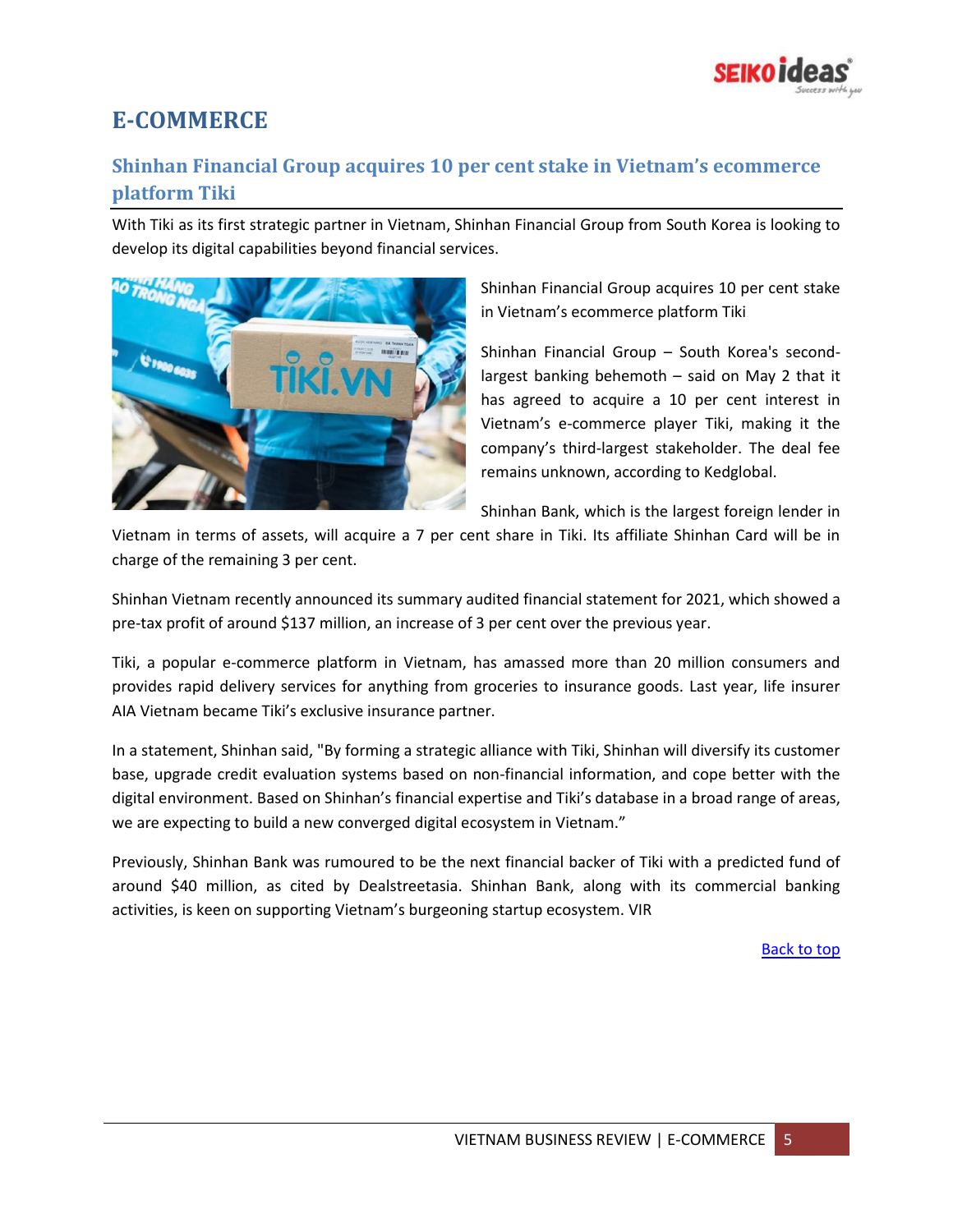

## <span id="page-5-0"></span>**ENERGY**

#### <span id="page-5-1"></span>**National Power Development Plan VIII paves way for renewable energy**

The National Power Development Plan for the 2021 - 2030 period, with a vision towards 2045 (PDP VIII) has taken into account the replacement of coal-fired power projects and those that are still pending, heard a meeting of the State Appraisal Council.



Speaking at the meeting, held in Hanoi on April 26 under the chair of Deputy Prime Minister Le Van Thanh, Minister of Industry and Trade Nguyen Hong Dien said the plan also targets a balance in electricity generation between regions and encourages the development of other fuels like hydrogen and ammonia.

Dr. Ngo Tuan Kiet, Director of the Vietnam Academy of Science and Technology, said data on wind power, both offshore and onshore, have been updated in the plan. However, the updated figures from international organisations are not enough and it still requires exclusive studies and assessments.

With the inclusion of Prime Minister Pham Minh Chinh's commitments at the 26th United Nations Climate Change Conference of the Parties (COP26), the plan has opened up opportunities for the development of wind power, especially offshore wind power, according to Associate Prof. Dr. Pham Hoang Luong.

He stressed the need for Vietnam to soon set out a national marine space planning scheme by 2045 which stipulates the sustainable management and use of the marine space to serve economic activities.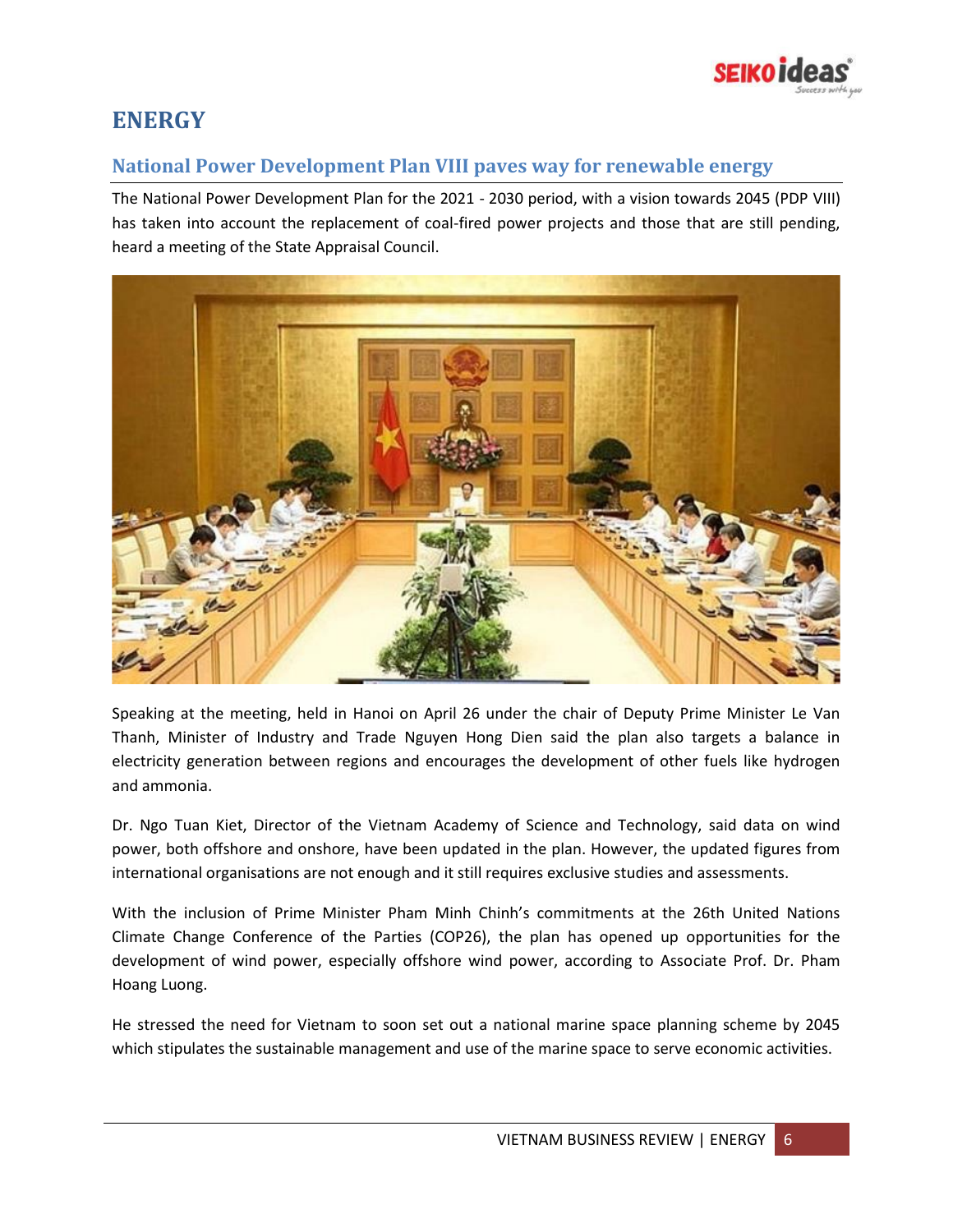

Closing the meeting, Deputy PM Thanh expressed his approval for assessments of the State Appraisal Council that PDP VIII has been prepared thoroughly and scientifically.

The plan has also been sketched out in line with Resolution No. 55 of the Politburo on the national energy development strategy by 2030 with a vision towards 2045, he said.

Under the plan, the national power capacity from now until 2030 would be 146,000 megawatts (MW), 35,000 MW less than the amount in the previous version, he said, noting that it aims to cut coal-fired power and increase renewable energy.

The Deputy PM assigned the Ministry of Industry and Trade (MoIT) and other ministries and agencies to collect opinions of the council and finalise the draft plan, which should be submitted to the PM for approval in May.

Mechanisms and policies, except for legal regulations, should not be integrated in the draft plan, he said, asking the MoIT to develop an implementation scheme under a set roadmap. VNA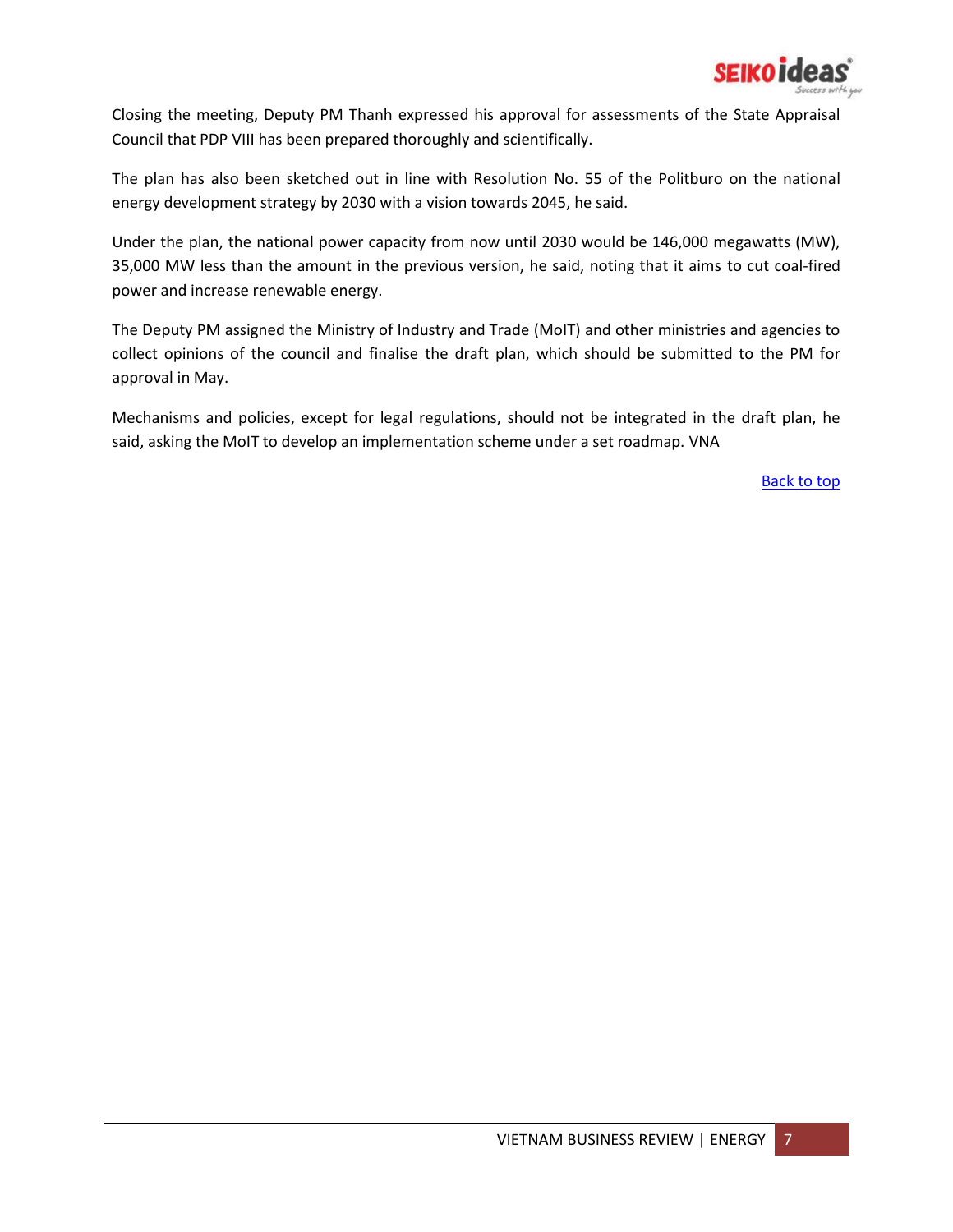

## <span id="page-7-0"></span>**PVN and AES from the US cooperate to develop offshore wind power projects**

At a meeting with Mr. Hoang Quoc Vuong - Chairman of the Member Council of the Vietnam Oil and Gas Group (PVN), on April 27, in Hanoi, Mr. Bernerd Da Santos – US AES Standing Vice Chairman and CEO informed that the AES group would like to share experiences and cooperate with PVN in developing the renewable energy projects, especially the offshore wind power projects.



Mr. Bernerd Da Santos emphasized that AES always commits to maintaining the economic and social growth of Vietnam by investing in reliable and sustainable energy solutions (including potential opportunities on renewable energy, as well as developing the Son My 2 gas turbine power project and the Son My LNG terminal project).

Mr. Bernerd Da Santos affirmed that the signing of

a joint venture agreement to develop the Son My LNG Terminal project between AES and PV GAS by the end of 2021 was an important milestone for developing LNG energy sources of Vietnam and also plays an important role in reducing emissions in Vietnam in line with commitments at COP26.

In the coming time, AES would like to continue receiving the support and favorable conditions of PVN for AES to deploy activities in Vietnam and be ready to share experiences and cooperate with PVN in developing renewable energy projects, especially offshore wind power projects.

On behalf of PVN's leaders, Mr. Hoang Quoc Vuong affirmed that the Son My LNG terminal is an important project for Vietnam, and deploying the project would contribute to synchronizing the use of LNG sources for power projects in the region.

According to Mr. Hoang Quoc Vuong, developing renewable energy is one of the major orientations of the Vietnamese Government in implementing the commitment to net zero emissions by 2050. Mr. Vuong also informed that in the draft Power Development Planning VIII (PDP VIII), Vietnam will develop 7 GW of offshore wind projects by 2030.

With its many year's experience in offshore activities and its available potential and advantage, PVN believes that it will be entrusted by the Government to develop offshore wind power projects in the coming time. VietnamEnergy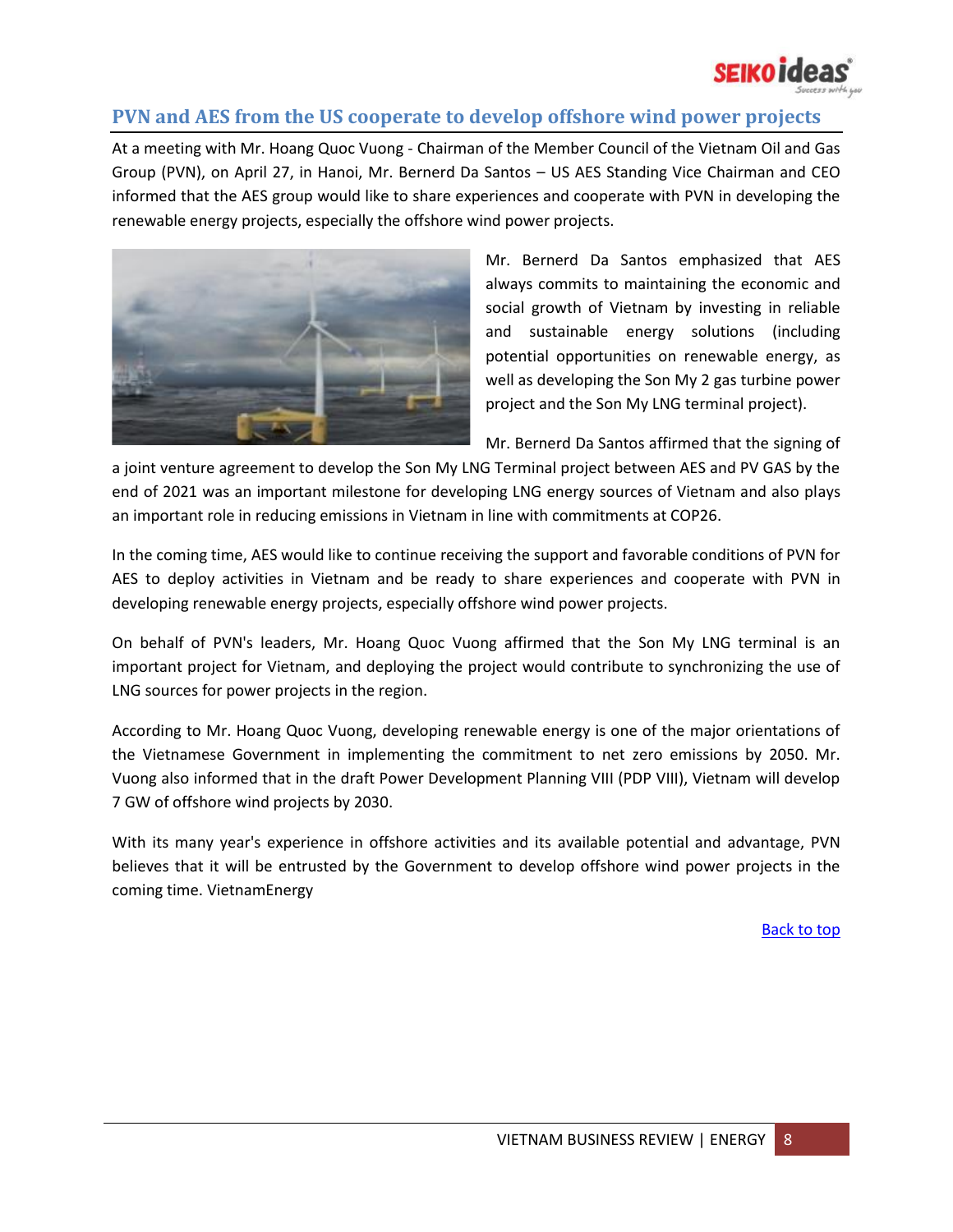

# <span id="page-8-0"></span>**RETAIL**

#### <span id="page-8-1"></span>**Smarthome users are mostly middle-class consumers**

The Vietnam Smarthome Report 2022 is the first report with in-depth, detailed and comprehensive information about the smart home market in Vietnam.



If Vietnamese users have two options for smarthome products at the same price, 65 percent would choose products with Vietnamese brands rather than foreign ones, according to the Vietnam Smarthome Report 2022, a report released by Lumi, a company specializing in manufacturing smarthome devices.

The Vietnam Smarthome Report 2022 is the first report with in-depth, detailed and comprehensive information about the smart home market in Vietnam.

The survey conducted on 10,000 people found that 80.5 percent of respondents had heard about smarthomes and 10.9 percent said they had used smarthome equipment. There was no big difference in gender in the percentage of people who had heard of or had used a smarthome.

For people who have not used a smarthome, their assumptions about a smarthome include remote control, modernity, smartphone control, voice control and entry/exit control by a smart camera.

When mentioning smarthomes, the first products Vietnamese people think of are smart locks, smart contacts, smart cameras and smart entrance doors.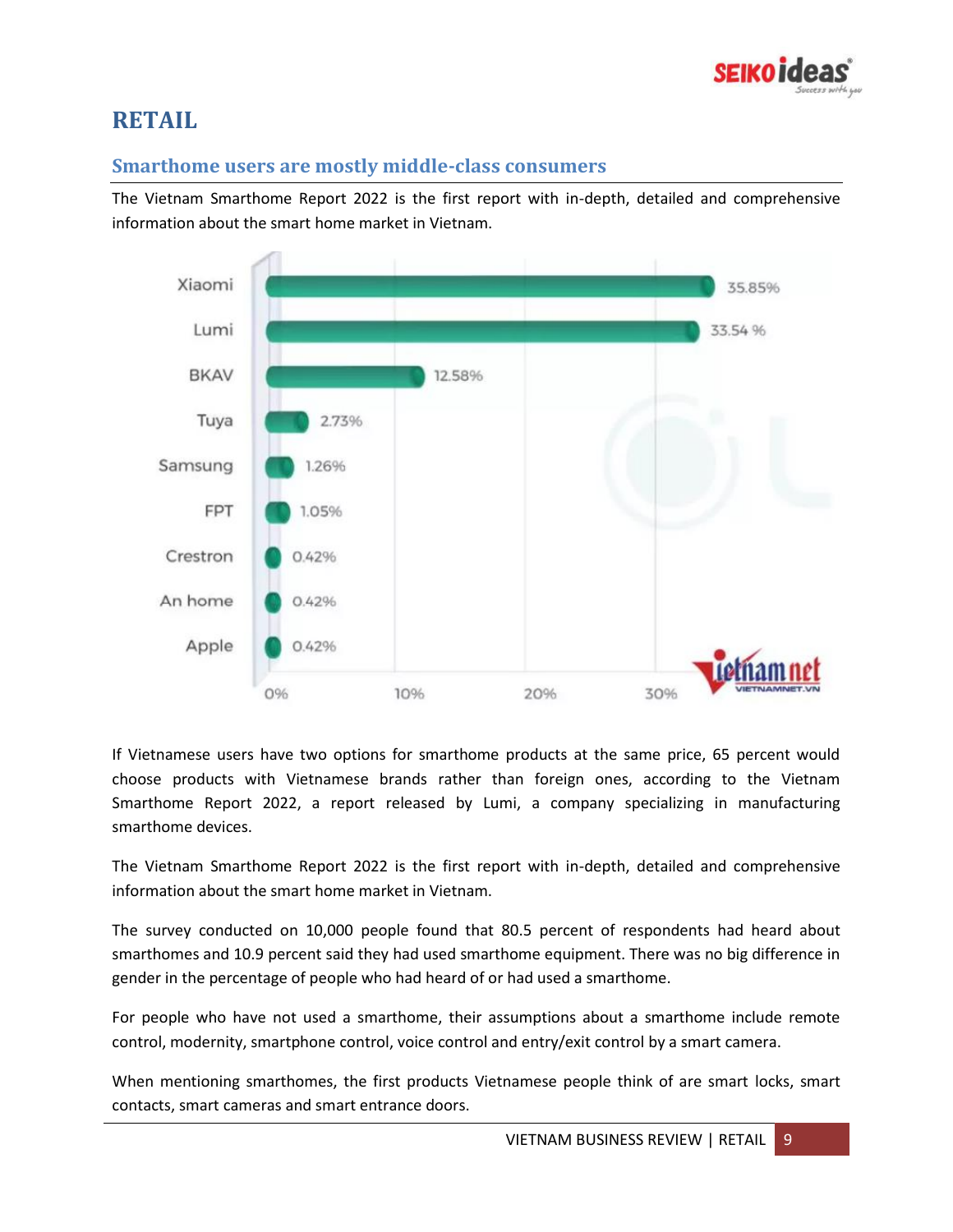

Regarding the level of smarthome experience, more than 80 percent of respondents who have not yet used a smarthome said they wanted to experience a smarthome in the future.

The survey found that the three smartphone brands mostly used in Vietnam were Xiaomi, Lumi and Bkav. The smartphone brand known by most users is from China, while the second and third most known brands are Vietnamese.

Nguyen Tuan Anh, Chair of Lumi, said the smartphone industry in Vietnam is in a hot development period with the competition among domestic manufacturers but also many foreign brands from Europe, the US and China.

The number of middle-class people (those who have monthly income of at least \$714, or VND16 million) in Vietnam is increasing rapidly among countries in Southeast Asia.

According to Statista, the compound annual growth rate (CAGR) of revenue of the Vietnamese smarthome market is estimated at 17.28 percent in 2022-2026. The Vietnamese household penetration rate of smarthome devices is 11.9 percent and the figure is expected to increase to 19.9 percent in the next five years.

More than 64 percent of Vietnamese users would choose Vietnamese products if they had two options – Vietnam-made and foreign-made products which have the same price levels. More than 35 percent would choose foreign-made products.

Asked about their thoughts about the popularity of smarthome solutions in Vietnam in the near future, 76.4 percent of respondents said the devices would be popular in the next five years. Vietnamese are willing to spend VND20-40 million on smarthome devices. Vietnamnet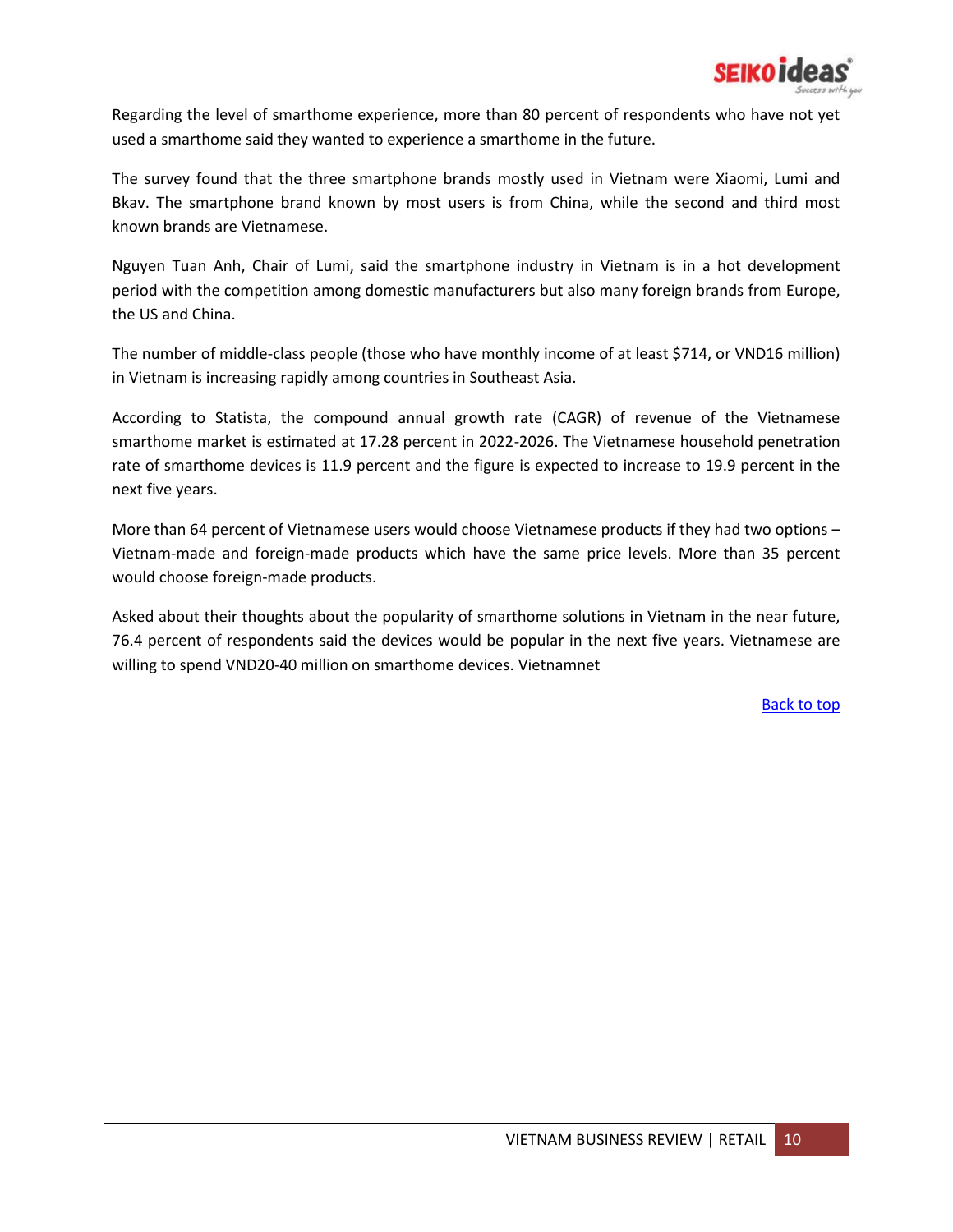

# <span id="page-10-0"></span>**LOGISTICS**

## <span id="page-10-1"></span>**Vietnam targets to boost logistics industry**

Vietnam's geography gives it a logistical advantage in boosting production, export and logistics services. This year, the Government has set targets of tapping its full potential.

The comment was made by Deputy Minister of Trade and Industry Nguyen Sinh Nhat Tan at a seminar on "Enhancing competitiveness for logistics businesses", held in Hà Nội on Thursday.

Delivering a speech at the seminar, Deputy Minister Tân said the Government has identified logistics as an important service industry in the economy. The industry is playing a role in supporting, connecting and boosting socio-economic development, contributing to improving the competitiveness of the economy.

At the seminar, Truong Tan Loc, Marketing Director of Saigon Newport Corporation, said that in April this year the World Bank forecasted the country's GDP growth to be around 5.3 per cent in 2022 and then stabilise around 6.5 per cent next year.

Mr. Loc said the signed free trade agreements (FTAs) needed to be more proactively implemented for strong growth in domestic industries, especially in electronics, machinery and equipment, furniture, plastic, textiles and seafood. This was an opportunity to develop port and logistics services to serve the needs of connecting goods with major markets in the world.

Sharing the view of Loc, Pham Thi Lan Huong, general director of Vinafco JSC, said Vietnam's logistics industry has a lot of potential but it is fragmented. She noted the number of small and medium-sized businesses accounted for a majority with 90 per cent of them having capital of less than VNĐ10 billion (US\$434,000)

Currently, the number of businesses providing 3PL (third-party logistics) and 4PL services (fourth-party logistics) remains modest. They account for only 16 per cent of the entire logistics industry. Hương said it needed to develop more 3PL and 4PL businesses to push the domestic logistics industry.

Another participant suggested that it was necessary to promote technology application in the domestic logistics industry to improve efficiency and optimise productivity, to save costs for logistics businesses. In addition, a close connection between logistics businesses was also a need to improve operational efficiency involving production, logistics and transport.

At the seminar, representatives of the authorities also pointed out the shortcomings in import and export activities in 2021, and logistics activities in Vietnam.

The Import and Export Report 2021 points out significant problems such as the continued high level of trade deficit or surplus for some markets, which is likely to affect sustainable import and export activities.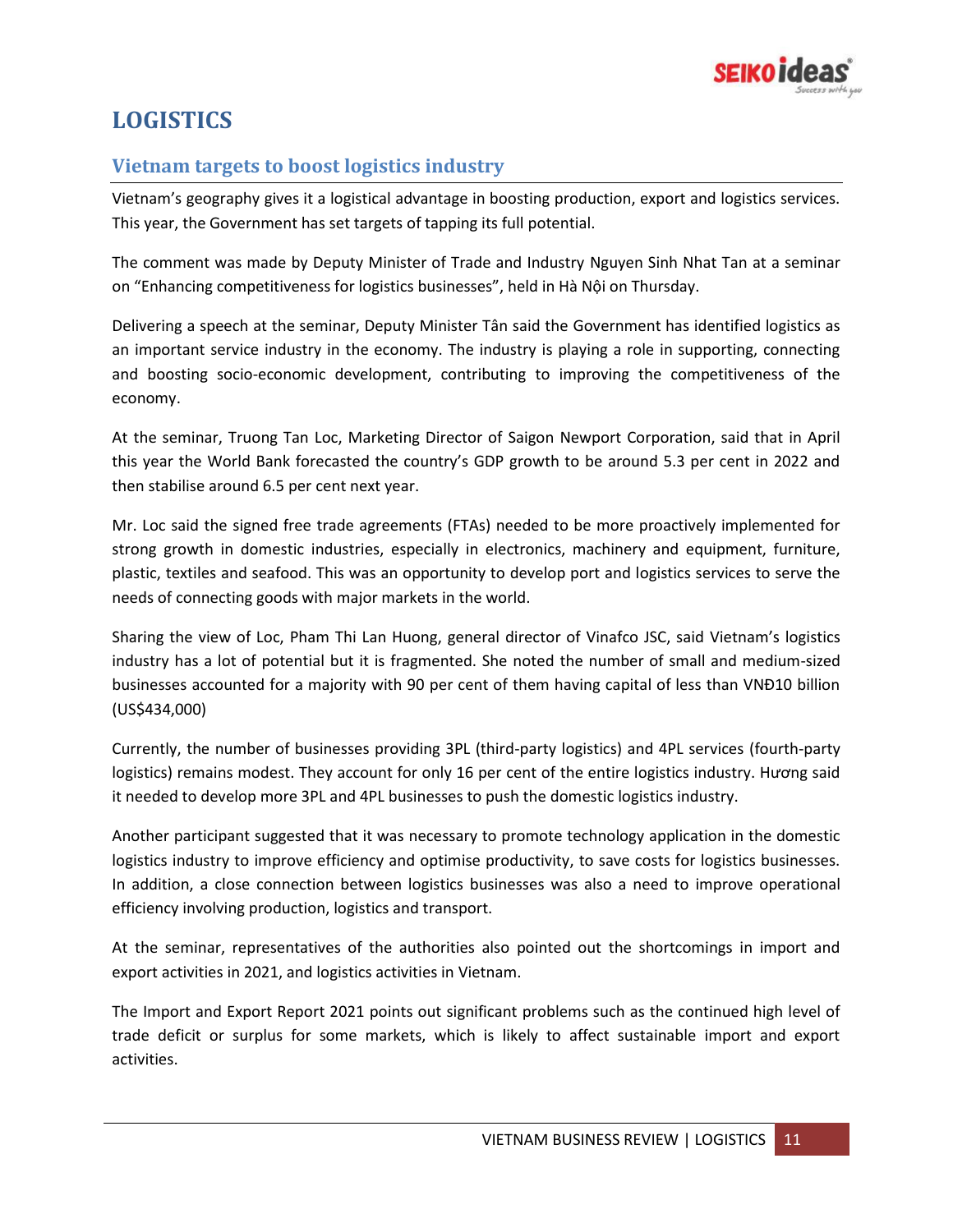

The export growth of some commodities is mainly based on the increase in quantity and price due to the scarce supply in the market. Exported goods still face congestion at border gates and seaports, especially from the end of 2021.

In logistics services, although there has been a strong development recorded, the logistics industry still has many limitations. One of them is that logistics enterprises have not yet developed up to the potential of the industry.

According to data from the Vietnam Logistics Business Association, currently, 90 per cent of logistics enterprises operating are Vietnamese enterprises. However, they only account for about 30 per cent of the market share. The rest belongs to foreign enterprises.

There are many enterprises, but mostly small ones, with limited scale in the capital, human resources and experience.

In the framework of the seminar, the Vietnam Import and Export Report 2021 compiled by the Ministry of Trade and Industry was also announced, highlighting the positive points in international trade activities. Despite many difficulties due to the COVID-19 pandemic, the country's import and export still reached a record number with a total turnover of \$668.55 billion. While, exports reached more than \$336.3 billion, up 19 per cent compared to 2020; imports reached \$332.2 billion, up 26.5 per cent; trade surplus of more than US\$4 billion.

With this result, Vietnam has entered the top 20 economies in terms of international trade. The export structure has changed positively, and the area of export products is diversified.

The group of processed products continues to be the driving force for the overall growth of exports. Vietnam has also made efforts to diversify export and import markets to meet the needs of domestic production and consumption.

Deputy Minister of Industry and Trade Tân passed comments on the results achieved in import and export activities in 202 and international trade activities of Vietnam.

Total import and export turnover of goods from 2010 up to now has increased 4.25 times up from \$157.1 billion in 2010 to \$668.5 billion in 2021. He said that the positive result was thanks to the contribution of the logistics service.

"During the COVID-19 pandemic, despite many difficulties, Vietnamese logistics enterprises have adapted and maintained their supply chains. They have supported other enterprises in finding solutions to optimise logistics activities, saving costs and time.

They propose the State's strategic issues, contributing to maintaining and stabilising the supply chain and improving the competitiveness of Vietnamese goods and businesses. Businesses also make efforts to modernise technology to improve service quality and diversify services to overcome difficulties," said the Deputy Minister. VNS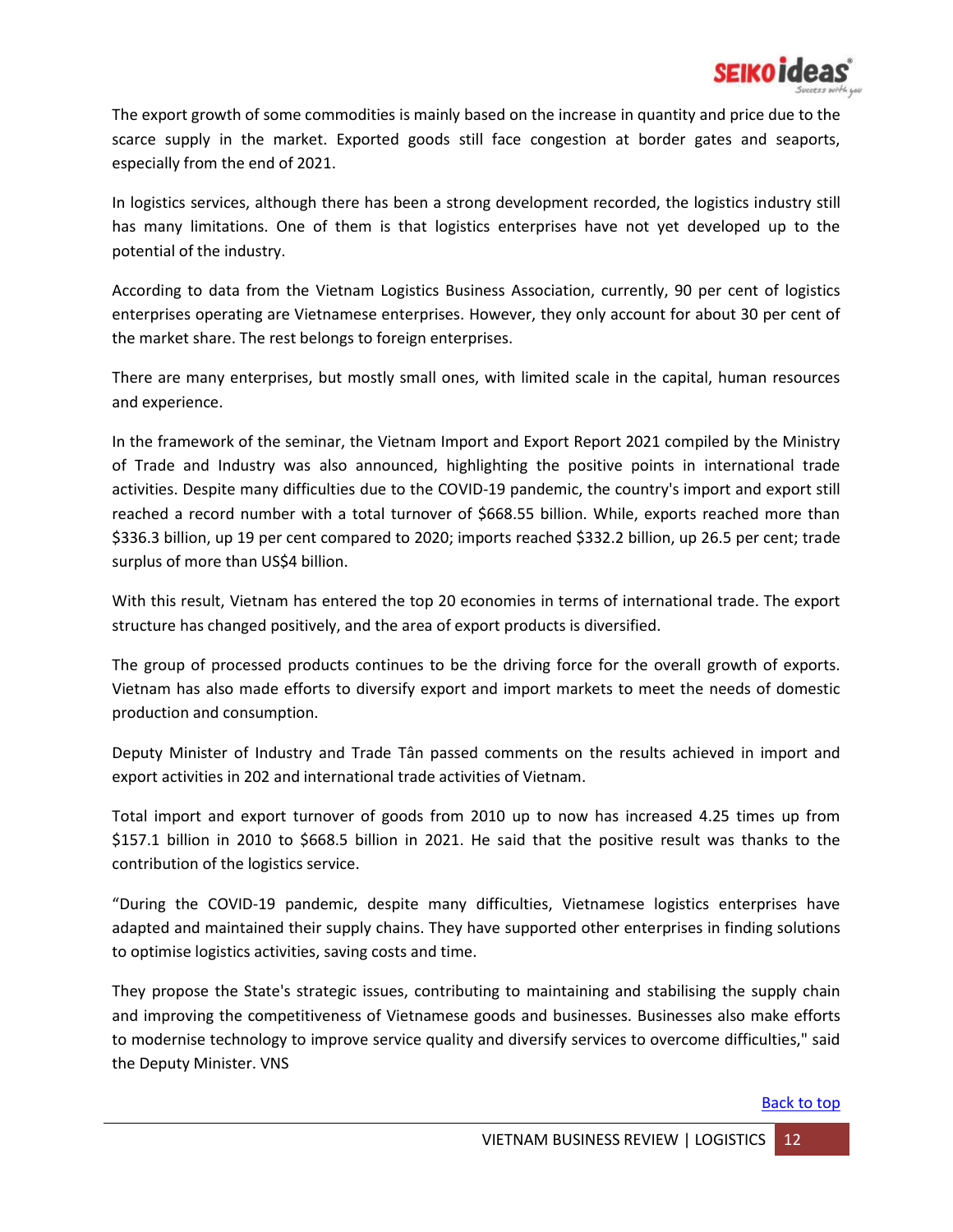

## <span id="page-12-0"></span>**Ninja Van has introduced Pick-up Drop-off franchising into Vietnam**

Ninja Van has introduced PUDO (Pick-up Drop-off) franchising into Vietnam, providing local small-cap entrepreneurs a profitable opportunity.



Ninja Van's Agency Sales Network, the official name for Ninja Van Retail's revolutionary PUDO business, is now expanding, with over 200 agents entering the network.

To keep up with the changing pace of the ecommerce market, Ninja Van Vietnam, a fastgrowing and leading e-logistics company in the market, is steadily becoming a favorite courier brand. Thanks to its well-built ecosystem, Ninja Van's agency sales network with PUDO points is expanding its presence across the country,

promoting quick and precise delivery to end-users and boosting the revenue of business partners.

The company has been offering new businesses its agency sales network - PUDO point franchising - to reduce risks in the logistics market. Ninja Van's agency sales network is an initiative to assist inexperienced partners in launching their first firm, maximizing their profits in the e-logistics market with minimum investment. With more than 200 PUDO points deployed by agents since 2020, the network has grown faster than expected thanks to its appealing policy and high return on investment rate. Partners with a small amount of capital for a new business can open a well-prepared branded agent for as little as VND25 million.

Ninja Van Retail provides new partners with important assistance in deploying their first business in elogistics with standardized operation, relevant to PUDO management and profitable services. One of the most significant features of Ninja Van's agency sales network is that the PUDO partners will be one of the important links in Ninja Van Retail's complex technical network and excellent customer services nationwide.

Ninja Van Retail's team will take all the responsibility for store renovation and support partners from all provinces despite geographical barriers to innovate logistics improvements.

The team will provide operation training to agency sales network partners, and the PUDO agent will be looked after by Ninja Van's personnel directly to ensure quality services across the network are synchronized. On the other hand, the team assists PUDO agents in evaluating operation quality on a quarterly basis in order to maximize business effectiveness. Ninja Van's agency retail network promotes manual threading, reducing agent labor while providing a stable income for partners.

The investment in Ninja Van franchising is refundable. Ninja Retail's partners can decrease their financial risk because the franchiser will not impose fines or business pressure on its agents.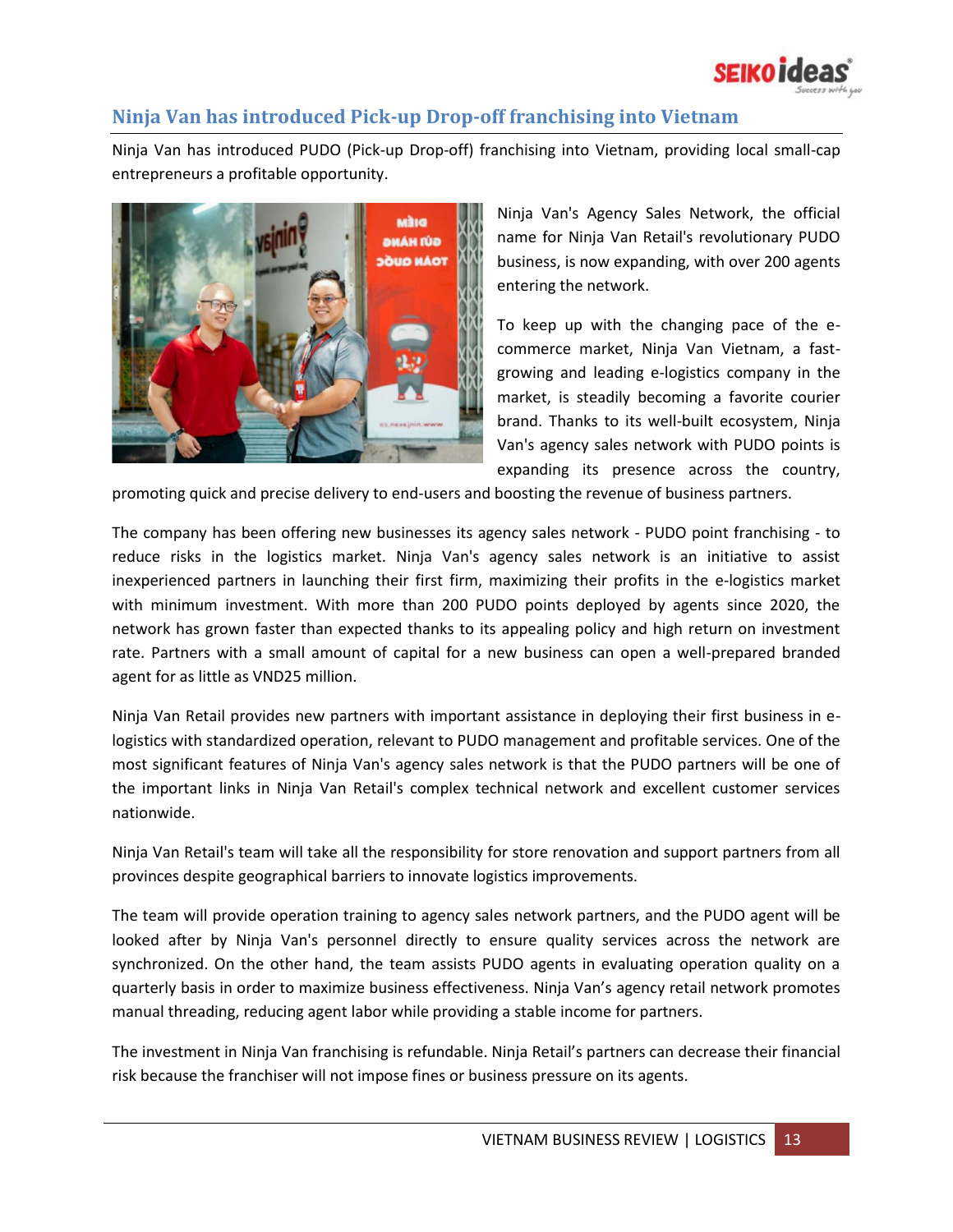

Compared to the previous period in 2021, the scale of e-commerce in Vietnam has increased by 53 percent despite Covid-19, and nearly 60 percent of Vietnamese consumers continue to shop online since social distancing.

According to VECOM, e-commerce business in Vietnam might be worth \$52 billion in 2025. The results confirm the potential of e-commerce in the near future, and PUDO points are expected to be its spine to continue the momentum by 2025. Vnexpress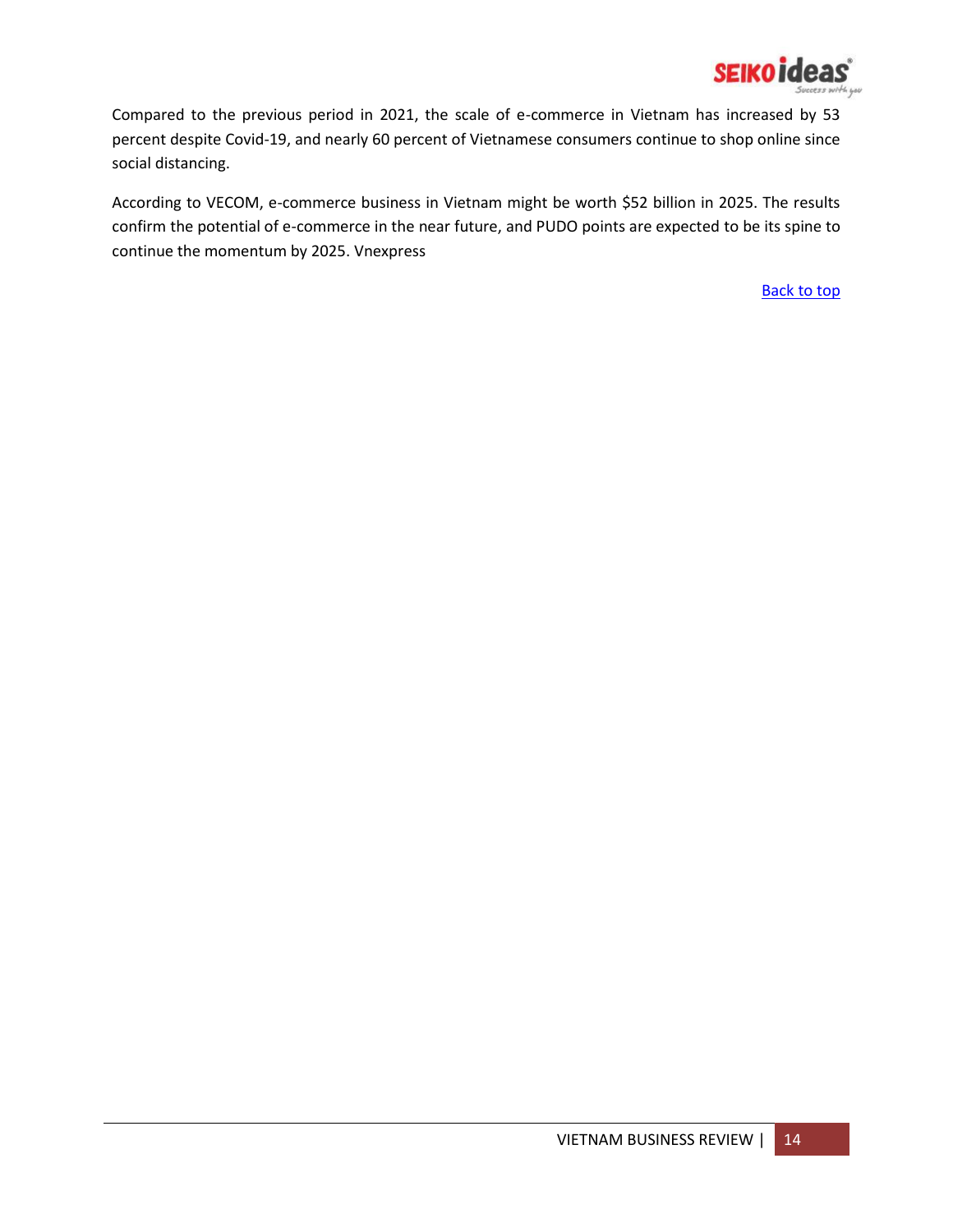

## <span id="page-14-0"></span>**INVESTMENT**

## <span id="page-14-1"></span>**Planning for Van Phong Economic Zone to be revised**

Plans for the development of Van Phong Economic Zone (EZ) will be revised, according to a decision recently signed by Deputy Prime Minister Le Van Thanh.



Established in 2006 in the districts of Van Ninh and Ninh Hoa in the south-central coastal province of Khanh Hoa, Van Phong EZ covers 1,500sq.km, some 800sq.km of which are at sea.

The zone includes an international container port, an oil refinery and a point of transit for petroleum and petroleum products. It also caters for tourism, services, industry, aquaculture and other economic sectors. Van Phong serves as an economic centre of Khanh Hoa, an investment magnet and a driving force for economic development in neighbouring areas.

The revision of the plan aims to transform Van Phong EZ into a hub of the south-central coastal region and the Central Highlands in the marine economy, hi-tech industries, innovation, vocational training and quality healthcare services, as well as a centre for international marine tourism and services for the development of new industries and smart cities. By 2050, the EZ is expected to become a dynamic, competitive, smart and sustainable economic hub that not only facilitates socio-economic growth but also helps ensure national defence and security, the decision said. The government also wants to create higher living standards. The amended plan must provide an assessment of the conditions at Van Phong EZ and its potential to propose an appropriate growth model. VNA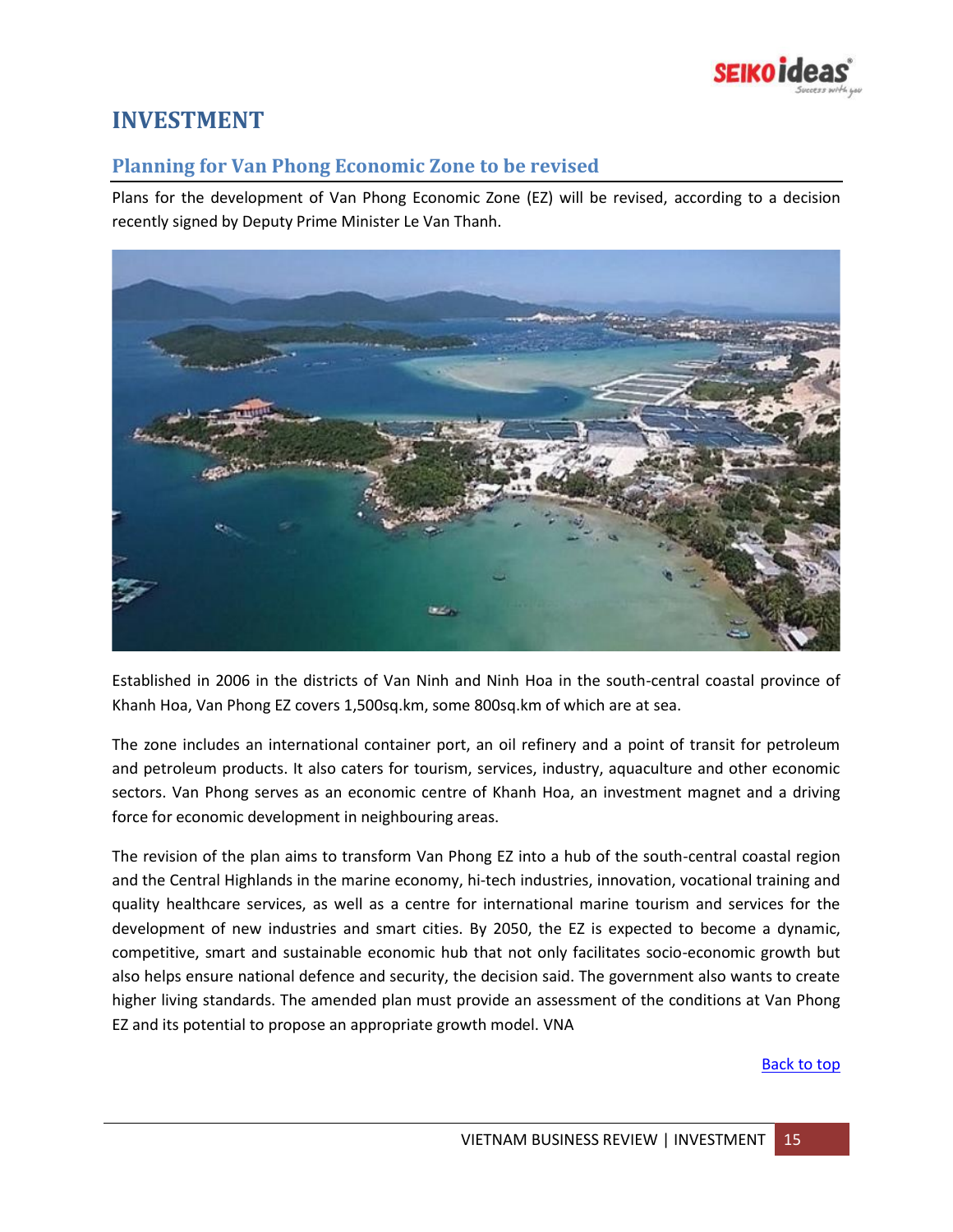

## <span id="page-15-0"></span>**Vietnam and Japan to strengthen the strategic cooperation**

The two countries are looking to take their strategic partnership to a new height in the spirit of sincerity, affection, trust, substantiality, and efficiency. Vietnam and Japan have reached an agreement on steps to further the strategic partnership in the coming period, including strategic infrastructure development.



The information was revealed during a press conference held after the meeting between Prime Minister Pham Minh Chinh and his Japanese counterpart Kishida Fumio, who is on a visit to Vietnam from April 30 – to May 1. Prime Minister Chinh welcomed Fumio's visit to Vietnam, which reflects the high priority Japan has given to Vietnam as well as the affection of the Japanese Prime Minister to the country.

Chinh noted that both sides highlighted the strong progress in implementing high-level agreements reached between the two prime ministers last November in Tokyo while stressing commitment to further bolster the "extensive strategic partnership for peace and prosperity in Asia" in a new phase in the spirit of "sincere, affection, trust, substantiality and efficiency". Under this context, the two prime ministers would continue measures to ensure an independent and self-sufficient Vietnam with an active mindset on global integration; promote industrialization and comprehensive partnership in the fields of trade, investment, science, technology, training-education, politics, and defense-security.

Vietnam and Japan have agreed on efforts to accelerate the development of strategic infrastructure in Vietnam, including the progress of strategic transport projects of the North-South Expressway, urban railway, or North-South railway. The two leaders witness the signing of an agreement between Vietnam's Sovico and Japan's Marubeni Corporation, TJERA Co., in urban infrastructure development.

Vietnam and Japan would strengthen cooperation in economic recovery during the post-pandemic period, along with enhancing the linkage between the two economies in supply chains, investment, trade, supporting industries, digitalization, innovation, smart city, and hi-tech farming or energy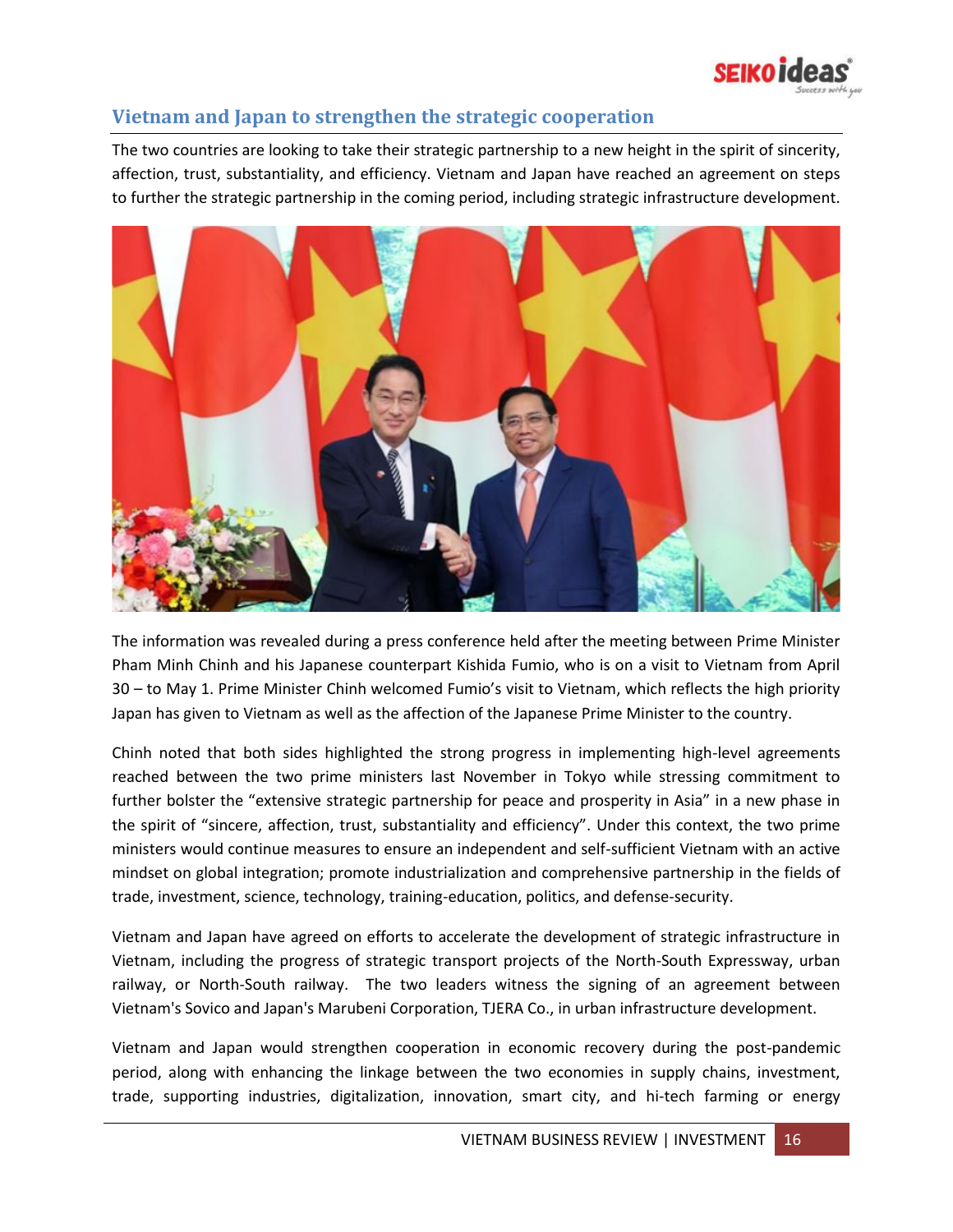

transition. Both countries are expected to give priority to new initiatives for mutual benefits, such as "partners in technological innovation", "supply chain enhancement", and "digitalization." Vietnam is expected to export longan to Japan for the first time in September 2022. Japan's Prime Minister Kishida Fumio said the country would continue to support Vietnam in socio-economic development. In response, Chinh said the Vietnamese Government is determined to effectively manage Japan's ODA funds, while striving to create a more favorable business environment for investors, including those from Japan.

On this occasion, the two prime ministers witnessed the signing of 21 cooperation agreements in various fields including climate change response, digitalization, supply chain diversification, and infrastructure development, which showcase the comprehensive partnership between the two countries. A signing agreement for cooperation between the Japanese Embassy in Vietnam and the Ministry of Information and Communication in digitalization. The two leaders also discussed regional and global issues of mutual interest, including the East Sea, Ukraine-Russia conflicts, and non-traditional security risks. Vietnam and Japan would enhance cooperation to ensure peace, and stability in the region, stressing the significance of maintaining peace, security, and freedom of navigation on the East Sea.

Any dispute in these waters should be settled via peaceful means based on the UN Convention of the Law of the Sea (UNCLOS) 1982, along with the full effective implementation of the Declaration on the Conduct of Parties in the East Sea (DOC) and the soon finalization of the Code of Conduct in the East Sea (COC). Regarding the situation in Ukraine, both countries reaffirmed the necessity to comply with international law and the UN charter, especially the principles of respecting the independence and sovereignty of a country and its lawful rights; refraining from using force in international relations; calling for all concerning parties to turn to dialogue for long-term solutions.

Vietnam is willing to support humanitarian aid and diplomatic efforts in this regard, including the initial contribution of US\$500,000 for Ukraine via international humanitarian groups. Vietnam and Japan have agreed to jointly host events to celebrate the 50th anniversary of diplomatic relations in 2023, and promote locality-to-locality cooperation, cultural/people-to-people exchanges, or tourism. These efforts, in turn, are expected to open a new chapter in Vietnam-Japan relations.

Japan's Prime Minister Kishida Fumio thanked the Vietnamese Government for its warm welcome and expressed his satisfaction at visiting Vietnam less than a year after his Vietnamese counterpart visited Japan last November. Kishida said as a member of the Japan-Vietnam Friendship Parliamentary Alliance for many years, he is bonded with the Southeast Asian country.

He expected the two countries to continue diversifying supply chains, promoting digitalization and technological cooperation under Japan's initiatives for the future of Asia. Kishida stressed his commitment to open a new chapter for Vietnam-Japan relations, especially at a time when the two countries are celebrating the 50th anniversary of diplomatic relations. Hanoitimes